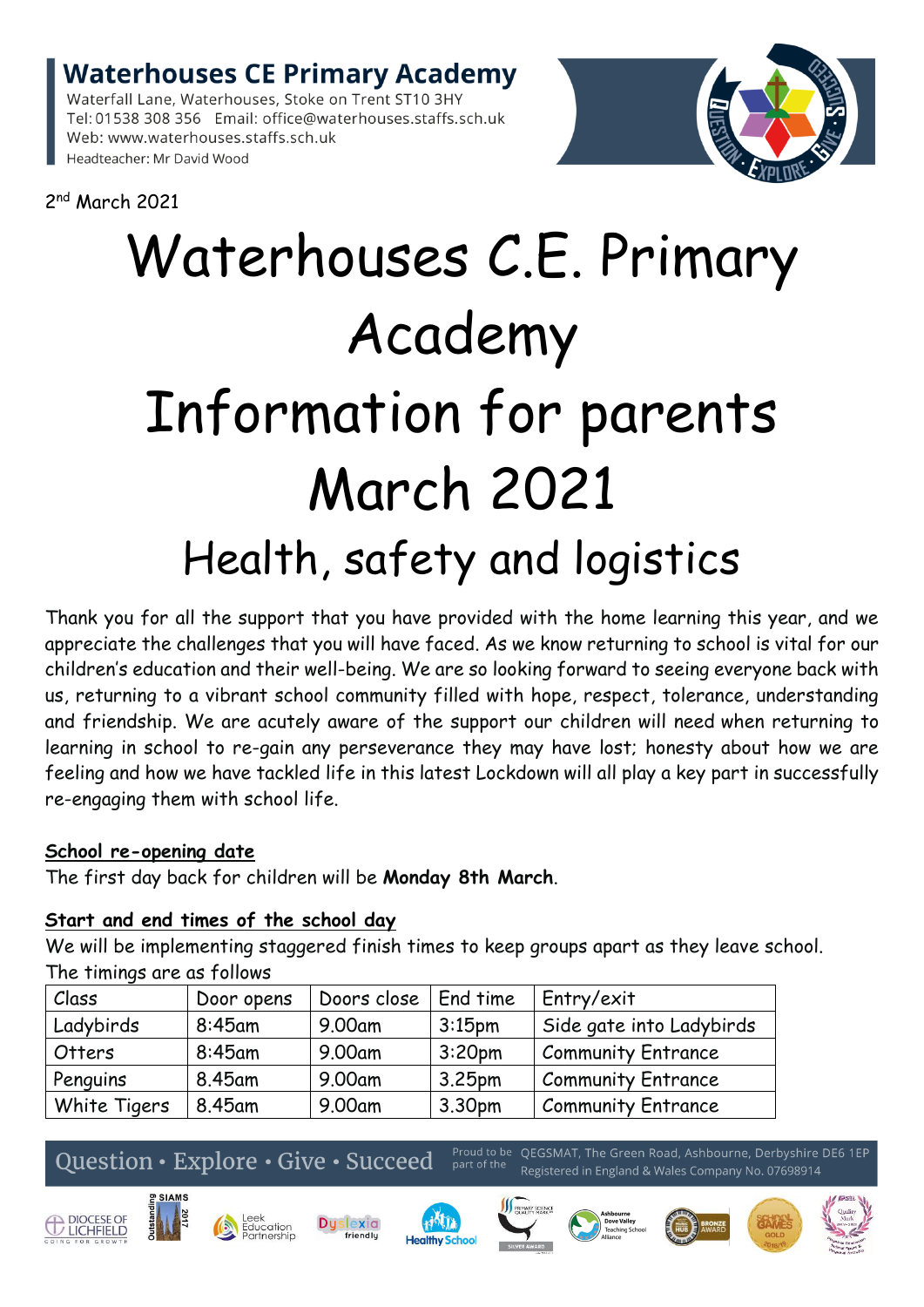Previously, with the doors opening at 8.45am, we found that there was a steady flow of children entering the building, and there was not a glut of arrivals at any one time. For this reason, we do not see that there is a requirement to stagger arrival times. We will keep this under review. If you have siblings in different classes, please bring children together and they can enter the school by their allocated entrance.

Arrangements at the end of the day; please collect your child/ren at the above times. Please ensure that you maintain social distancing when on site and wear a mask. When your child/ren are in your care, we ask they also maintain social distancing when on the school site.

Please refrain from gathering at the school gates and coming onto the site without an appointment. Please take your child/ren to the designated entrance. If you need to speak to a teacher, please send a message via Class Dojo. The class teacher will telephone you, respond by Class Dojo or arrange an appointment.

If your child is upset on coming into school, we will not be able to physically take your child from you. Instead we ask that you positively encourage your child to come into school. Please be assured that we have put provision in place to support any children who may be anxious or upset when returning to school.

## **Break time and lunchtime**

The children will play in designated areas on the playgrounds within their class bubbles.

Fruit is provided for EYFS and KS1 (Year 1 and Year 2). These children are welcome to bring their own healthy snack in rather than eating the fruit on offer if they do not like what is provided.

KS2 (Years 3, 4, 5 and 6) – Please ensure your child has a healthy snack each day to eat which links with our Healthy Minds and Healthy Bodies initiative. (Remember a healthy snack is: fresh fruit, dried fruit, vegetables (celery, carrots, etc.). Please do not allow them to bring sweets, crisps or sandwiches to eat at break time.

Children will continue to eat their lunches in the dining hall whilst in their bubbles.

## **Uniform**

We expect all our pupils to wear the Waterhouses school jumper and or cardigan. Black/Grey trousers/skirts/shorts and white/pale blue polo shirts. We ask that every child wears the school uniform.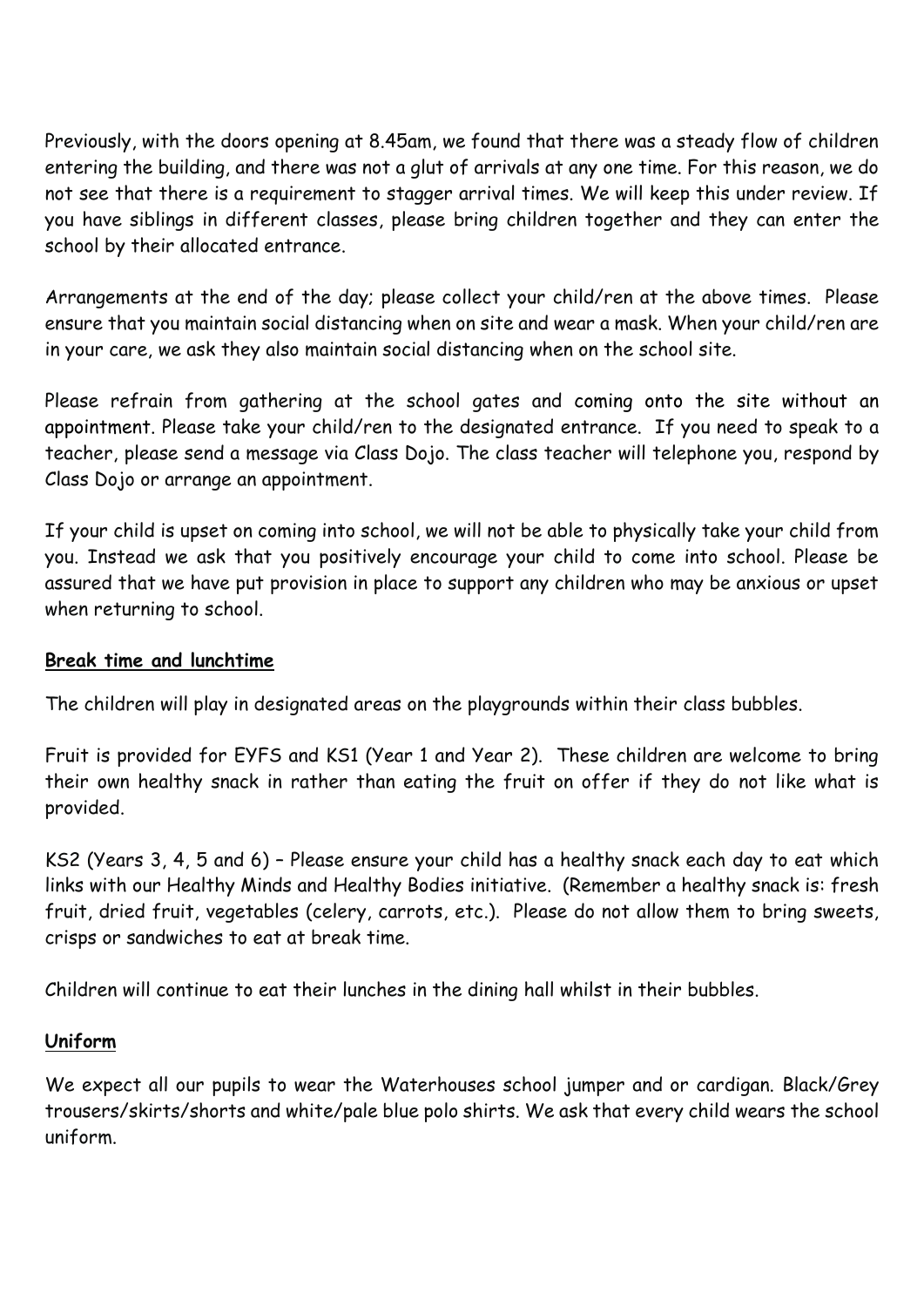Wearing the Waterhouses School Uniform helps us to feel part of our community again, it contributes to our school ethos.

## **Attendance and fines**

The government have stated that it is vital for all children to return to school.

Missing out on more time in the classroom risks pupils falling further behind. Those with higher overall absence tend to achieve less well in both primary and secondary school. School attendance will be **mandatory from Monday 8th March.** This means from that point, the usual rules on school attendance will apply, including:

- parents' duty to secure that their child attends regularly at school where the child is registered and they are of compulsory school age
- schools' responsibilities to record attendance and follow up absence
- the availability to issue sanctions, including fixed penalty notices, in line with local authorities' codes of conduct

#### **What can be brought from home?**

It is still recommended that pupils limit the amount of equipment they bring into school each day. Therefore, only essential items please - lunch boxes, hats, coats, reading books, homework diaries and phonics/sound cards.

Book bags are allowed.

## **PE**

All children will come to school in their PE kit (including tracksuit bottoms/leggings as the weather can still be chilly) on the day that they have PE - wearing their school jumper or cardigan over the top.

#### **Sunshine Club**

This will continue to provide before and after school care.

For us to run the Sunshine Club safely and within the guidance, changes have needed to be made. The children will need to remain in their 'bubble/class' groups within a designated area in the Sunshine room.

Please can you inform Mrs Derbyshire, [Derbyshire.d@waterhouses.staffs.sch.uk,](mailto:Derbyshire.d@waterhouses.staffs.sch.uk) if you will be requiring the breakfast and after school facility and on which days you will be needing it, in order for us to plan. A monthly payment will be raised on ParentPay in the usual way.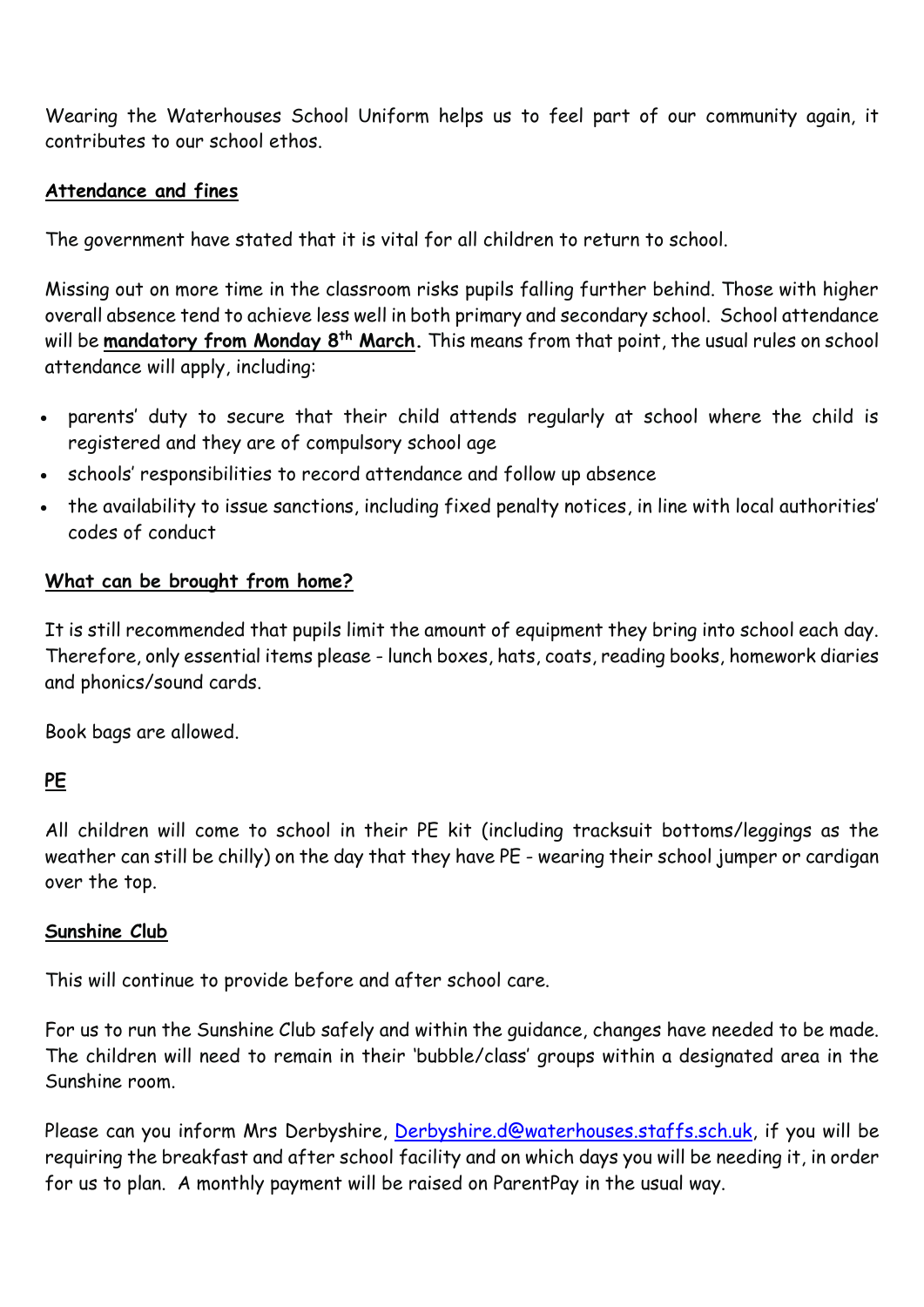## *Breakfast Club*

The children can be dropped off from 7:45am. No earlier. The cost of this will be a flat fee of £5. A monthly payment will be raised retrospectively on ParentPay. The children will need to wash their hands upon arrival and will be directed to their bubble's area and can do the activities provided with their bubble group. A light breakfast will be available.

## *After School Club*

This is also booked and charged via ParentPay for £10 a session and will run until 6pm. This will include food and a drink.

Again, the children will be kept in bubble groups.

Regular cleaning of tables and equipment will take place at the end of the morning and after school clubs.

## **Social Distancing and 'bubbles'**

It is important to reduce the number of contacts between children and staff. This will be achieved through keeping groups separate (in 'bubbles') and through maintaining distance between individuals. The children will be in class group bubbles and we will reduce the possibilities of mixing with other classes at any time.

## **Infection control; we are ensuring that we put in a system of controls**

Firstly, we will minimise contact with individuals who are unwell by ensuring that those who have coronavirus symptoms or who have someone in their household who does, do not attend school. We will ensure the following. We also ask that you talk to your children about the following:

- The importance of handwashing on entry and exit of the school building and regular handwashing throughout the day for 20 seconds
- Good hygiene promoting the 'catch it, kill it, bin it' approach
- We also have hand sanitising stations in each classroom
- Maintaining a 1 metre distance from staff where possible

There will be additional cleaning to ensure that frequently touched surfaces are cleaned more often, and the toilets are cleaned during the day.

We will continue to minimise the contact between individuals and maintain social distancing wherever possible.

Where necessary staff will wear appropriate PPE. (First Aid and emergencies).